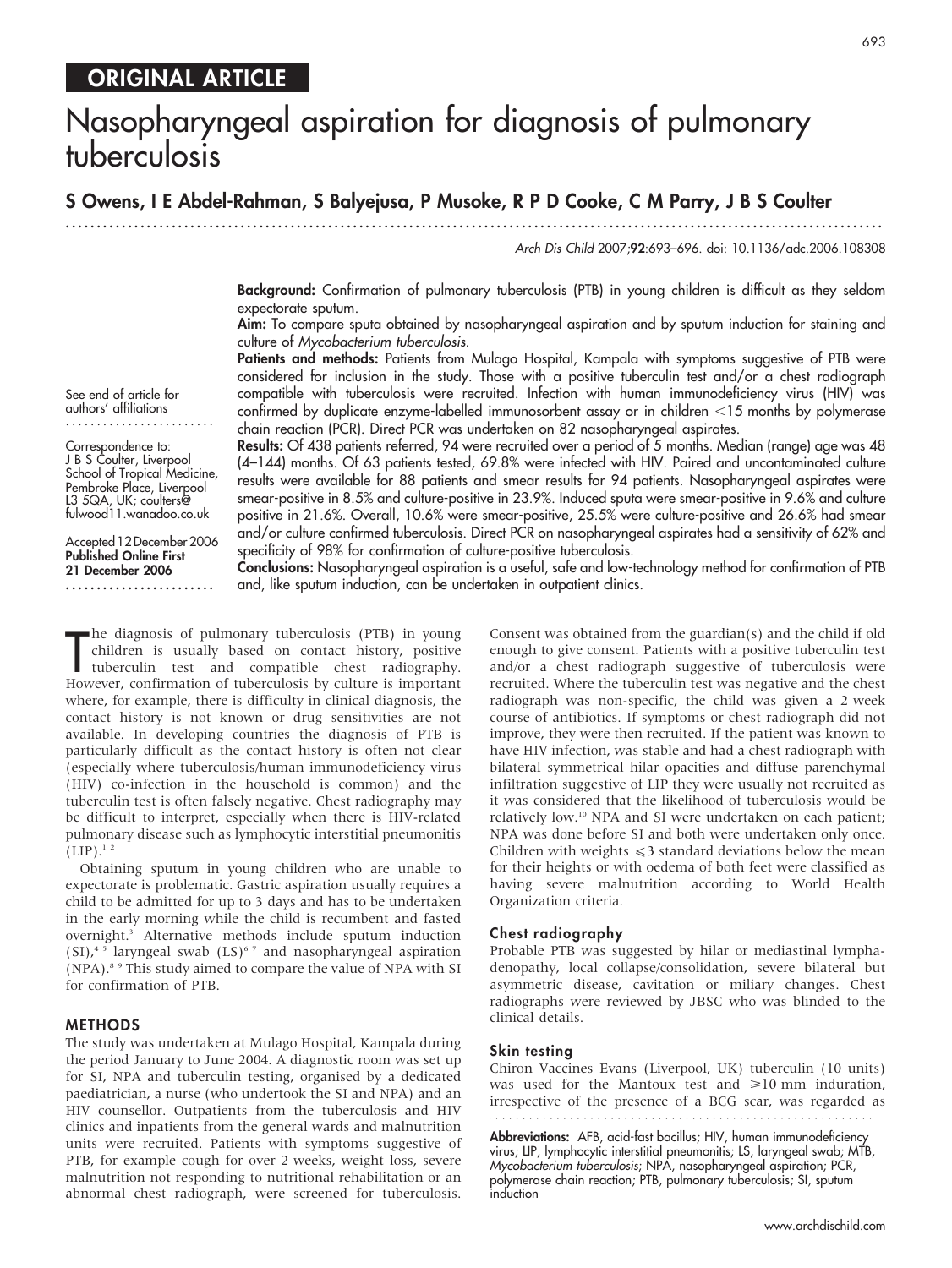positive. In severely malnourished patients or patients known to have HIV infection, 6–9 mm was accepted.

#### HIV testing

All patients where the HIV status was not known were offered a rapid HIV test (Abbott, Abbott Park, IL, USA) with pre- and post-test counselling of the guardian(s). Confirmatory HIV tests were undertaken at the Uganda Virus Research Institute (UVRI), Entebbe using Vironostika Uniform II + O (bioMérieux, Marcy l'Etoile, France) and Murex HIV 1.2.0 (Abbott) enzyme immunosorbent assays (ELISA). For infants under 15 months with a positive ELISA, polymerase chain reaction (PCR) was undertaken in order to exclude false positive results arising from the transfer of maternal antibody.

# Nasopharyngeal aspiration

Patients were in the sitting position. A graduated suction catheter (Caretip; Meddis, Chipping Campden, UK) was inserted through the nostril into the oropharynx which stimulated a cough reflex; secretions were aspirated mechanically.

#### Sputum induction

SI was undertaken with a DeVilbiss nebuliser (Sunrise Medical, Carlsbad, CA, USA). Salbutamol (500 µg) was nebulised initially for 5 min. This was followed by 15 ml of 3% hypertonic saline for 20 min. NPA was undertaken to obtain the secretions. Chest physiotherapy was not undertaken prior to suction.

#### Laboratory methods

NPA and SI specimens were kept in a cool-box until transported to the National Tuberculosis Diagnostic Unit, Wandegeya, Kampala each afternoon. Specimens were processed by routine methods. Briefly, sputum specimens were digested and decontaminated with NAOH-NALC-NA-citrate before undergoing centrifugation, fluorochrome staining and culture on Loewenstein Jensen media. The presence of 1 acidfast bacillus (AFB) in 100 high-powered microscopy fields defined a positive smear.

Frozen NPA samples were transported from Kampala to Liverpool in order to carry out direct PCR using a commercially available real-time PCR assay (RealArt, M. tuberculosis RT-PCR kit, Artus, Hamburg, Germany). The real-time assay amplifies a region of the mycobacterial 16 Sr DNA using primer binding sites that are conserved in all members of the Mycobacterium tuberculosis (MTB) complex. The specific amplicon is detected by a dual-labelled flurogenic probe. In addition, the real-time assay contains a second heterologous PCR system which is used to control the DNA purification procedure as well as the existence of possible PCR inhibitors. This ensures high sensitivity. The analytical sensitivity of the real-time assay for MTB complex is 1.5 DNA copies/ml.

The Research Ethics Committee of The Liverpool School of Tropical Medicine and the Ethics and Research Committee of Mulago Hospital approved the study.

#### Data analysis

Confirmed tuberculosis was defined in the presence of a positive smear or culture for MTB. NPA was compared with SI for value in confirming tuberculosis. Diagnostic methods were compared between HIV-infected and non-infected subgroups. Agreement between SI and NPA results was calculated using  $\kappa$ statistics. Odd ratios, positive predictive values, sensitivities and specificities were calculated where appropriate.

# RESULTS

Of 438 children referred with suspected tuberculosis, 96 were considered to have probable PTB based on study entry criteria. The results from two children were excluded, leaving 94 (21.2%) for analysis. The median (range) age of the study group was 48 (4–144) months and 57 (60.6%) were male. The median weight-for-height z score (interquartile range) was  $-1.30$  ( $-2.79$  to  $+0.04$ ) and 22.9% were severely malnourished. Of 63 children who were tested, 44 (69.8%) were infected with HIV. Both SI and NPA were undertaken in all patients. A small number of children had coughing spasms and/or vomiting after SI and some had bloodstained aspirates following both procedures. A child with AIDS had dyspnoea and pneumonic changes on chest radiograph. He deteriorated during preinduction with salbutamol and the procedure was abandoned. Unfortunately, he later died. Another child who became emotionally distressed during NPA developed a brisk epistaxis and the procedure was abandoned. Both children were excluded from analysis because their datasets were incomplete.

Sputum smear and culture results are summarised in table 1. Of 94 children who had a sputum smear, eight (8.5%) were positive with NPA and nine (9.6%) with SI. Of 88 children who had paired and uncontaminated cultures for M tuberculosis, 21 (23.9%) were positive with NPA and 19 (21.6%) with SI. Combining the two methods, smear was positive in 10 (10.6%), culture in 24 (25.5%) and PTB confirmed on smear and/or culture in 25 (26.6%). The youngest child in whom tuberculosis was confirmed was 4 months old and the patient was positive by both methods.

Direct PCR was undertaken on 82 NPA specimens. PCR had 62% sensitivity and 98% specificity for culture-positive specimens. By comparison, direct PCR had 100% sensitivity and 91% specificity for smear-positive specimens.

Of the 44 children infected with HIV, 12 (27.3%) were confirmed with tuberculosis, which was the same proportion of confirmed cases in the total group. Of 19 children who were not infected with HIV, tuberculosis was confirmed in eight (42.1%). Consent for HIV testing was refused for the remaining 31 children.

Of the 53 patients with induration  $>5$  mm on tuberculin testing, 46 (87.0%) had induration  $\geq 10$  mm and seven (13.2%) had induration between 6 and 9 mm in diameter. The tuberculin test was interpreted as positive in 51 (54.3%) children, with 20/25 (80.0%) confirmed and 31/69 (44.9%) unconfirmed cases (positive predictive value 39.2%). Of the 44 children infected with HIV, the tuberculin test was positive in 21 (47.7%), with 9/12 (75.0%) confirmed and 12/32 (37.5%) unconfirmed cases (positive predictive value 42.3%). Of the 22 malnourished children, the tuberculin test was positive in 10 (45.5%) with 6/8 (75.0%) confirmed and 4/14 (28.6%) unconfirmed cases (positive predictive value 60.0%).

Chest radiographic changes compatible with tuberculosis were reported in 68 (72.3%) children, with 23/25 (92.0%)

|                      | Smear $(n = 94)$ | Culture $(n = 88)^*$ |  |  |  |
|----------------------|------------------|----------------------|--|--|--|
| $NPA + SI +$ (%)     | 7(7.4)           | 16(18.2)             |  |  |  |
| $NPA + SI -$ (%)     | 1(1.1)           | 5(5.7)               |  |  |  |
| $NPA - SI + (%)$     | 2(2.1)           | 3(3.4)               |  |  |  |
| $NPA - SI - (%)$     | 84 (89.4)        | 64 (72.7)            |  |  |  |
| Total NPA or SI+ (%) | 10(10.6)         | 24(27.3)             |  |  |  |
| Cohen's $\kappa$     | $0.81 +$         | $0.74 +$             |  |  |  |

\*Six cultures were contaminated and not included in this paired analysis.  $to < 0.001$ .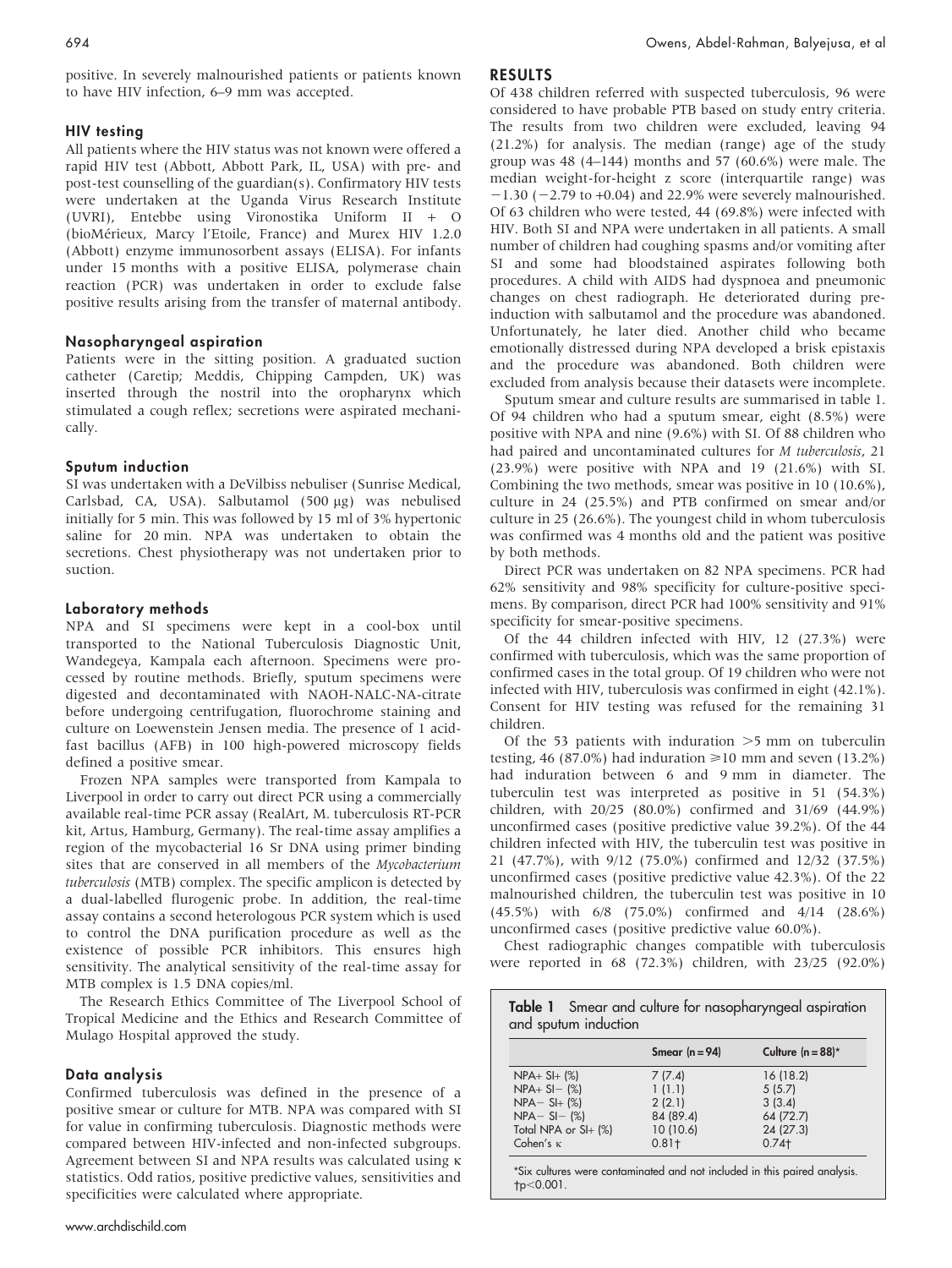Nasopharyngeal aspiration for diagnosis of tuberculosis 695

confirmed and 45/69 (65.2%) unconfirmed cases (positive predictive value 33.8%).

Household contact with an active case of PTB was documented for 32 (34.4%) children, with 11/25 (44.0%) confirmed and 21/69 (30.4%) unconfirmed cases.

BCG status was recorded for 93 children and 47 (50.5%) had a BCG scar, with 7/24 (29.2%) confirmed and 40/69 (58.0%) unconfirmed cases (OR 0.3, 95% CI 0.1 to 0.9). There was no statistical difference between the confirmed and unconfirmed groups for severe malnutrition, disseminated lymphadenopathy or hepatosplenomegaly.

# **DISCUSSION**

This study has shown NPA to be a simple and valuable method for confirmation of tuberculosis. The proportion of positive cultures (24%) for NPA is close to the  $30\%$ <sup>8</sup> and  $23\%$ <sup>9</sup> rates demonstrated previously in Peru. However, the smear positive proportion  $(8.0\%)$  was lower than in the Peruvian study  $(17\%)$ .<sup>8</sup> Specimens obtained by NPA are probably similar to those obtained by LS but the latter (if done properly) might be expected to obtain sputum when directly coughed up as opposed to more general secretions in the pharynx as in the case of NPA. In a study using LS in Kampala, Lloyd<sup>6</sup> obtained a very high culture rate (63%), and Thakur et al in Lucknow, India7 found a culture rate of 27% (table 2).

SI, NPA and LS can be undertaken during the daytime and in outpatients in contrast to GA, which is usually undertaken in the early morning (5–6 am) while the child is still recumbent and has not been fed. These restrictions make GA a more logistically difficult procedure to perform.

Studies of SI carried out to date have reported less than 30% culture-positivity compared with 30–45% in children and up to 75% in infants subjected to GA (table 2). Smears for AFB from SI and NPA appear to have higher positivity than most studies using GA (table 2). Smears are more likely to be positive in advanced PTB, cavitatory and miliary disease, especially if the child has a productive cough.<sup>16</sup>

A recent South African study compared SI with GA, both of which were generally undertaken on three occasions<sup>5</sup> (table 2). One SI had an 8.4% higher yield than one GA specimen. Undertaking SI over 3 days increased diagnostic yield by 13% and 8% for the second and third specimens, respectively, and for GA results were 24% and 8%, respectively. Although desirable, it is often impractical to undertake procedures over 3 days in low-income countries, especially in view of the cost of recurrent materials, especially for SI. In this study, chest

physiotherapy was not undertaken before sputum collection. This may have improved mycobacterial yield.

SI may be associated with transient hypoxaemia, bronchospasm and an increase in volume of pre-existing pleural effusion and some of these risks may be increased in debilitated patients such as those with AIDS.<sup>17</sup> <sup>18</sup> In this study, both SI and NPA were generally well tolerated although suction was distressing for all patients and was associated with coughing spasms, retching and vomiting and minor epistaxis in some. One child who had AIDS and pneumonia did not tolerate pre-induction salbutamol nebulisation. Although we did not proceed to SI he later died on the ward. Caution is necessary in performing SI in ill, debilitated patients.

Sensitivity for direct PCR in culture-confirmed NPAs was 62%. In a Peruvian study, the direct PCR-positive rate for culture-positive GAs was 80% and for NPA 58%.<sup>9</sup> The reason for the lower sensitivity for NPA is not known. It is possible that GA simply yields more concentrated sputum.

Because we were testing new ways to confirm tuberculosis, it was important to recruit patients with the most likelihood of having PTB. We attempted to exclude relatively well patients with HIV-related pulmonary disease such as LIP. This was because the likelihood of these patients having tuberculosis might be lower than patients with similar symptoms who do not have HIV infection.10 Approximately 70% of the children who were tested for HIV were infected. Tuberculosis was confirmed in 27.3% of children with HIV infection and in 42.1% of children without HIV infection.

There are limitations to the study. For completeness we could have included GA as a procedure and undertaken NPA and SI on 3 consecutive days. As many of the patients were outpatients this was not possible and for many guardians who lived far from the hospital it would not have been acceptable. Only 63/94 patients (67%) were tested for HIV. However, the 70% HIV infection rate for children suspected of tuberculosis is similar to other studies in sub-Saharan Africa.<sup>10</sup> It was only possible to test a proportion of specimens for PCR. Thus, we chose the relatively new method for diagnosis of tuberculosis, namely NPA.

Where facilities for smear and culture are available, NPA is a useful low-technology method for diagnosis of tuberculosis. Both NPA and SI are useful for outpatients as well as inpatients and are likely to have higher smear positive yields than GA.

#### ACKNOWLEDGEMENTS

We wish to thank the following for their dedicated work. In Uganda: Grace Akello (undertook NPA and SI procedures), Paul Musinguzi (HIV

Table 2 Studies of smear and M tuberculosis culture using gastric aspirate, sputum induction, laryngeal swab and nasopharyngeal aspirate

| Study/country                      | Date       | Method        | Sample  | Smear<br>$+ve$ (%) | Culture<br>$+ve$ (%) | Comment                                                                               |
|------------------------------------|------------|---------------|---------|--------------------|----------------------|---------------------------------------------------------------------------------------|
| Starke, <sup>11</sup> USA          | 1984-7     | GA            | 110     |                    | 39                   | Included both pulmonary and extrapulmonary disease                                    |
| Vallejo, <sup>12</sup> USA         | 1985-92    | <b>GA</b>     | 47      | $\star$            | 75                   | Infants $<$ 1 year                                                                    |
| Schaaf, <sup>13</sup> South Africa | 1991       | GA            | 235     | $\star$            | 43                   | Mediastinal lymphadenopathy and bronchial<br>obstruction associated with TB           |
| Garay, <sup>14</sup> Zimbabwe      | $1993 - 4$ | <b>GA</b>     | 115     | $\leq$             | 45                   | Lobar consolidation associated with HIV infection                                     |
| Lloyd, <sup>6</sup> Uganda         | 1966-7     | <b>GALS</b>   | 60      | Few                | 28 63                | If 13 extrapulmonary cases were excluded culture<br>rates would have been even higher |
| Thakur, <sup>7</sup> India         | 1997       | LS.           | 51      | 14                 | 27                   | Smear/culture rate 33%                                                                |
| Shata, <sup>4</sup> Malawi         | 1994       | <b>SI</b>     | 29      | 14                 | 24                   | Smear/culture rate 28%                                                                |
| Zar, <sup>5</sup> South Africa     | $2000 - 2$ | <b>GASI</b>   | 250 250 | 7 10               | 15 20                | Smear/culture rate: GA 16%, SI 22%                                                    |
| Franchi, <sup>8</sup> Peru         | 1998       | <b>GANPA</b>  | 64 64   | 14 17              | 37 30                | PCR positive in 27% of GA and 28% of NPA                                              |
| Iriso, <sup>15</sup> Uganda        | 2000       | <sub>SI</sub> | 101     | 12                 | 30                   | Included both pulmonary and extrapulmonary disease                                    |
| Owens, Uganda                      | 2004       | SI NPA        | 94 94   | 108                | 22 24                | Smear/culture rate for SI+NPA 27%. Sensitivity for<br>PCR on NPA samples 62%          |

GA, gastric aspirate; LS, laryngeal swab; NPA, nasopharyngeal aspirate; SI, sputum induction. \*Smear negative or not mentioned.